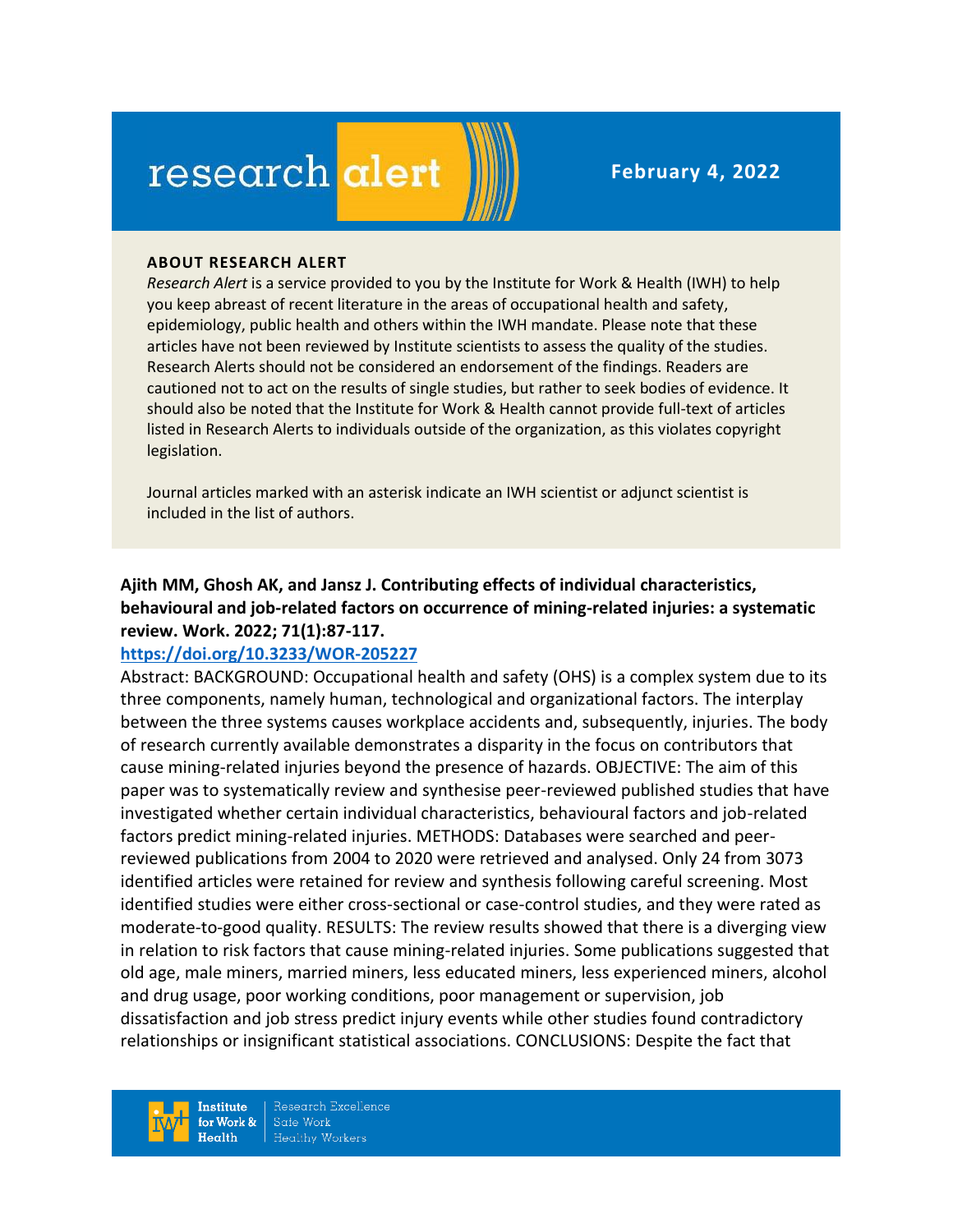studied risk factors have been well-established in other industries, there is a significant gap in mining that needs further examination. It is imperative that health and safety intervention strategies are devised and implemented for vulnerable groups

# **Bauer GR, Mahendran M, Walwyn C, and Shokoohi M. Latent variable and clustering methods in intersectionality research: systematic review of methods applications. Social Psychiatry and Psychiatric Epidemiology. 2022; 57(2):221-237.**

**<https://doi.org/10.1007/s00127-021-02195-6> [open access]**

Abstract: PURPOSE: An intersectionality framework has been increasingly incorporated into quantitative study of health inequity, to incorporate social power in meaningful ways. Researchers have identified "person-centered" methods that cluster within-individual characteristics as appropriate to intersectionality. We aimed to review their use and match with theory. METHODS: We conducted a multidisciplinary systematic review of Englishlanguage quantitative studies wherein authors explicitly stated an intersectional approach, and used clustering methods. We extracted study characteristics and applications of intersectionality. RESULTS: 782 studies with quantitative applications of intersectionality were identified, of which 16 were eligible: eight using latent class analysis, two latent profile analysis, and six clustering methods. Papers used cross-sectional data (100.0%) primarily had U.S. lead authors (68.8%) and were published within psychology, social sciences, and health journals. While 87.5% of papers defined intersectionality and 93.8% cited foundational authors, engagement with intersectionality method literature was more limited. Clustering variables were based on social identities/positions (e.g., gender), dimensions of identity (e.g., race centrality), or processes (e.g., stigma). Results most commonly included four classes/clusters (60.0%), which were frequently used in additional analyses. These described sociodemographic differences across classes/clusters, or used classes/clusters as an exposure variable to predict outcomes in regression analysis, structural equation modeling, mediation, or survival analysis. Author rationales for method choice included both theoretical/intersectional and statistical arguments. CONCLUSION: Latent variable and clustering methods were used in varied ways in intersectional approaches, and reflected differing matches between theory and methods. We highlight situations in which these methods may be advantageous, and missed opportunities for additional uses

## **Busey A, Asfaw A, Applebaum KM, O'Leary PK, Tripodis Y, Fox MP, et al. Mortality following workplace injury: quantitative bias analysis. Annals of Epidemiology. 2021; 64:155-160. <https://doi.org/10.1016/j.annepidem.2021.09.015>**

Abstract: PURPOSE: Recent studies have shown increased all-cause mortality among workers following disabling workplace injury. These studies did not account for 2 potentially important confounders, smoking and obesity. We estimated injury-related mortality accounting for these factors. METHODS: We followed workers receiving New Mexico workers' compensation benefits (1994-2000) through 2013. Using data from the Panel Study of Income Dynamics, we derived the joint distribution of smoking status and obesity for

Institute for Work &  $Health$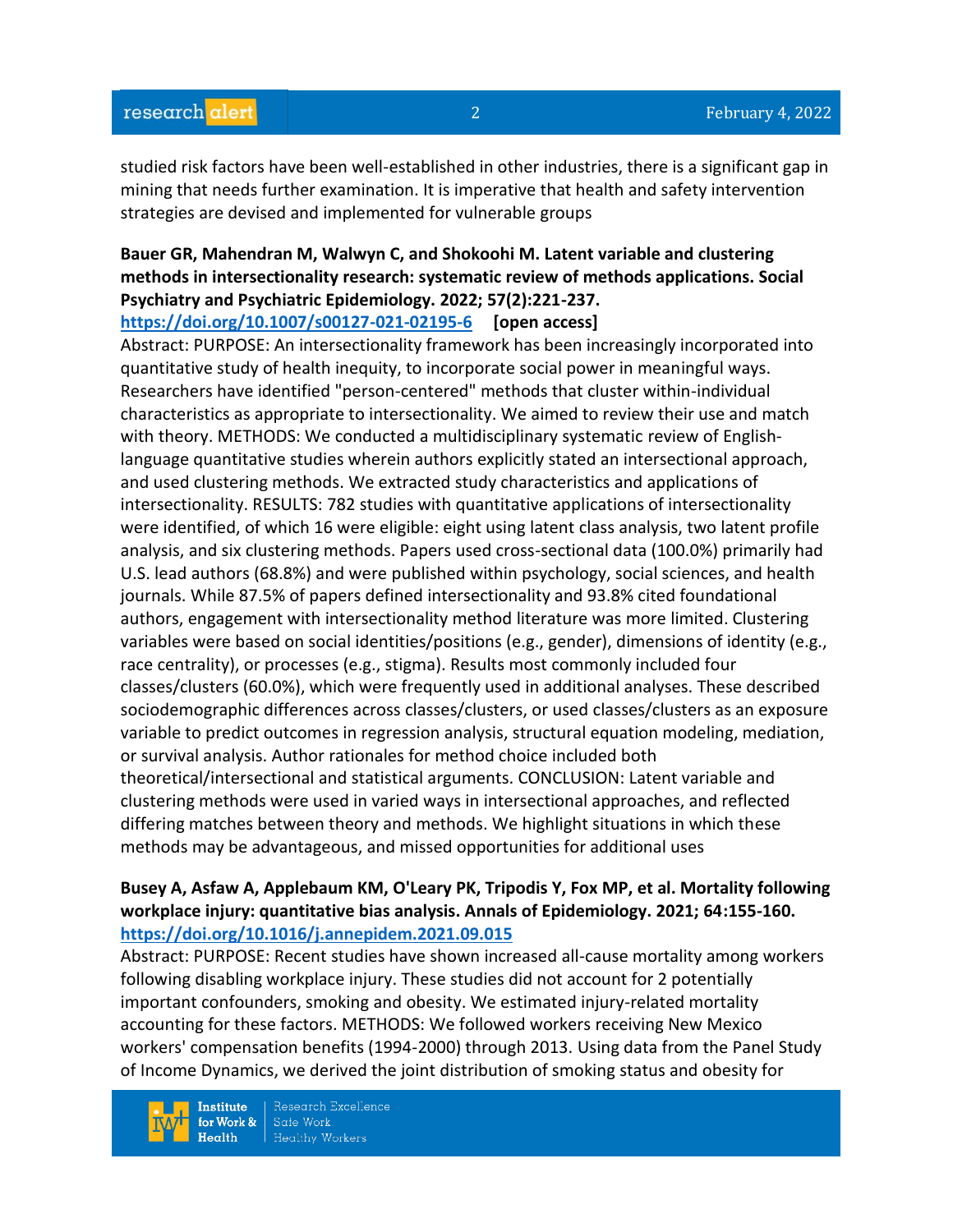workers with and without lost-time injuries. We conducted a quantitative bias analysis (QBA) to determine the adjusted relationship of injury and mortality. RESULTS: We observed hazard ratios after adjusting for smoking and obesity of 1.13 for women (95% simulation interval (SI) 0.97 to 1.31) and 1.12 for men (95% SI 1.00 to 1.27). The estimated fully adjusted excess hazard was about half the estimates not adjusted for these factors. CONCLUSIONS: Using QBA to adjust for smoking and obesity reduced the estimated mortality hazard from lost-time injuries and widened the simulation interval. The adjusted estimate still showed more than a 10 percent increase for both women and men. The change in estimates reveals the importance of accounting for these confounders. Of course, the results depend on the methods and assumptions used

#### **Celikkalp U, Irmak AY, and Ekuklu G. Working conditions and anxiety levels of employees who have to work during the COVID-19 pandemic. Work. 2021; 70(4):1047-1055. <https://doi.org/10.3233/WOR-210643>**

Abstract: Background: This study aims to evaluate the anxiety levels of employees by determining the working conditions and protective practices in the workplace of individuals who had to work during the COVID-19 pandemic. Methods: The cross-sectional study was carried out with 801 employees from different sectors who continued to work during the COVID-19 pandemic. Results: The mean age of the employees was 33.1±10.3 years, and 63.4%were male while 46.1%were workers. The GAD-7 anxiety level mean score of the participants was determined as 6.6±5.1. Per this, 25.2%of the participants showed a high tendency to anxiety and 38.5%showed a moderate tendency. A statistically significant difference was found between anxiety level and gender, sector and profession. Besides, there was a statistically significant difference between the perception of workplace risk, the way of transportation to the workplace, the social distance in the workplace, measures taken for COVID-19 in the workplace, and anxiety levels ( $p < 0.05$ ). In the multiple regression analysis, age, gender, work sector, COVID-19 anxiety levels, infection status, knowledge level and life satisfaction levels were determined as effective predictors on common anxiety disorder and explained 23.2%of the developed model variance (R2 = 0.232, p=0.001). Conclusion: During the pandemic, it was determined that the anxiety susceptibility levels of the employees were very high and their protective practices against COVID-19 in the workplace were insufficient.

#### **Donnelly R. Precarious work and heath: do occupation- and state-specific unemployment rates matter for women and for men? SSM - Population Health. 2021; 16:100967. <https://doi.org/10.1016/j.ssmph.2021.100967> [open access]**

Abstract: Precarious work has the potential to undermine workers' health and well-being, and linkages between precarious work and health may depend on contextual measures of unemployment. The present study uses data from the Current Population Survey (CPS; 2001- 2019) to examine whether several characteristics of precarious work are associated with selfrated health, with attention to differences in these associations by occupation- and statespecific unemployment rates. Findings indicate that experiences of unemployment, part-time

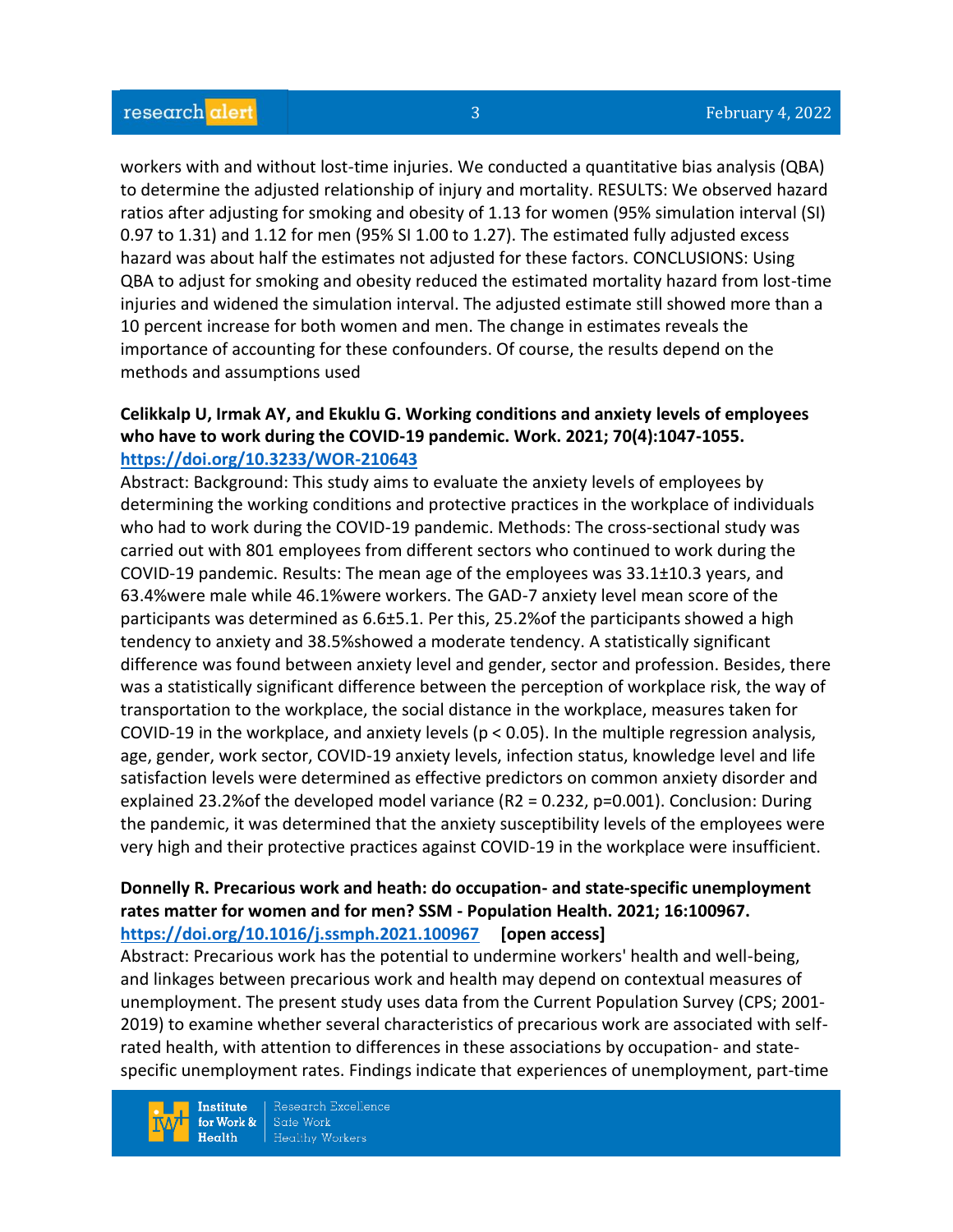work, and poor work quality (limited social benefits and low wages) are associated with worse self-rated health for working women and men. Moreover, associations between some measures of precarious work and health are weaker at higher levels of occupation- and statespecific unemployment for men, but not for women. The present study points to precarious work as a chronic stressor for many workers that must be considered within broader economic contexts

## **Ghasemi R, Abedinlou R, Alimohammadi I, Abolghasemi J, Ebrahimi V, Rahimi J, et al. The relationship between emotional intelligence, personality traits and safety behaviors in metal industries workers: confirmatory factor analysis. Work. 2021; 70(3):909-915. <https://doi.org/10.3233/WOR-213610>**

Abstract: Background: Human errors cause accidents in the workplace. Screening workers at employment can prevent future accidents from happening. Two important tools that can be helpful in screening are determining the emotional intelligence score and personality traits score of the workers. Objective: The purpose of this study was to evaluate the relationship between emotional intelligence, personality traits and safety behaviors in metal industries workers. Methods: This is a cross-sectional survey. Confirmatory factor analysis was performed to determine the relationship between the components of emotional intelligence, unsafe behaviors, and personality. To collect data for this study, Five-Factor Goldberg questionnaire, Bar-On Emotional questionnaire and Safety behavior questionnaire were used. The collected data were entered into software (SPSS version 22) and refined. Results: The results of this study showed that there was a significant positive correlation between personality traits, emotional intelligence and safe behaviors (p-value = 0.000). The confirmatory factor analysis showed that personality traits influence safe behaviours. Also, studies have shown that emotional intelligence has a positive effect on safe behaviours. The amount indicators of goodness of fit (GFI), Comparative Fit index (CFI), Tucker-Lewis index (TLI) and root mean square error approximation (RMSEA) were 0.944, 0.970, 0.965 and 0.061, respectively. Conclusions: The results of this study suggest that personality traits and emotional intelligence influence safe behaviours in the workplace. Employers can use these two tools in the employment phase and prevent future human-related accidents.

## **Hansen V, Pit SW, Fiorentino M, Campion S, Abraham R, Cheng J, et al. Changes in antidepressant medication use in the workplace and sustainable employability: a qualitative study of experiences, strategies and solutions. Archives of Environmental & Occupational Health. 2022; 77(1):35-45.**

#### **<https://doi.org/10.1080/19338244.2020.1841722>**

Abstract: This study explores patients' experiences of how antidepressant medication transition events (ceasing, changing or reducing) affect employment and workplace functioning. An anonymous online survey was conducted with adults who had experienced antidepressant medication transition events (AMTEs). Data were analyzed using a hybrid inductive and deductive thematic analysis approach. While a majority of participants

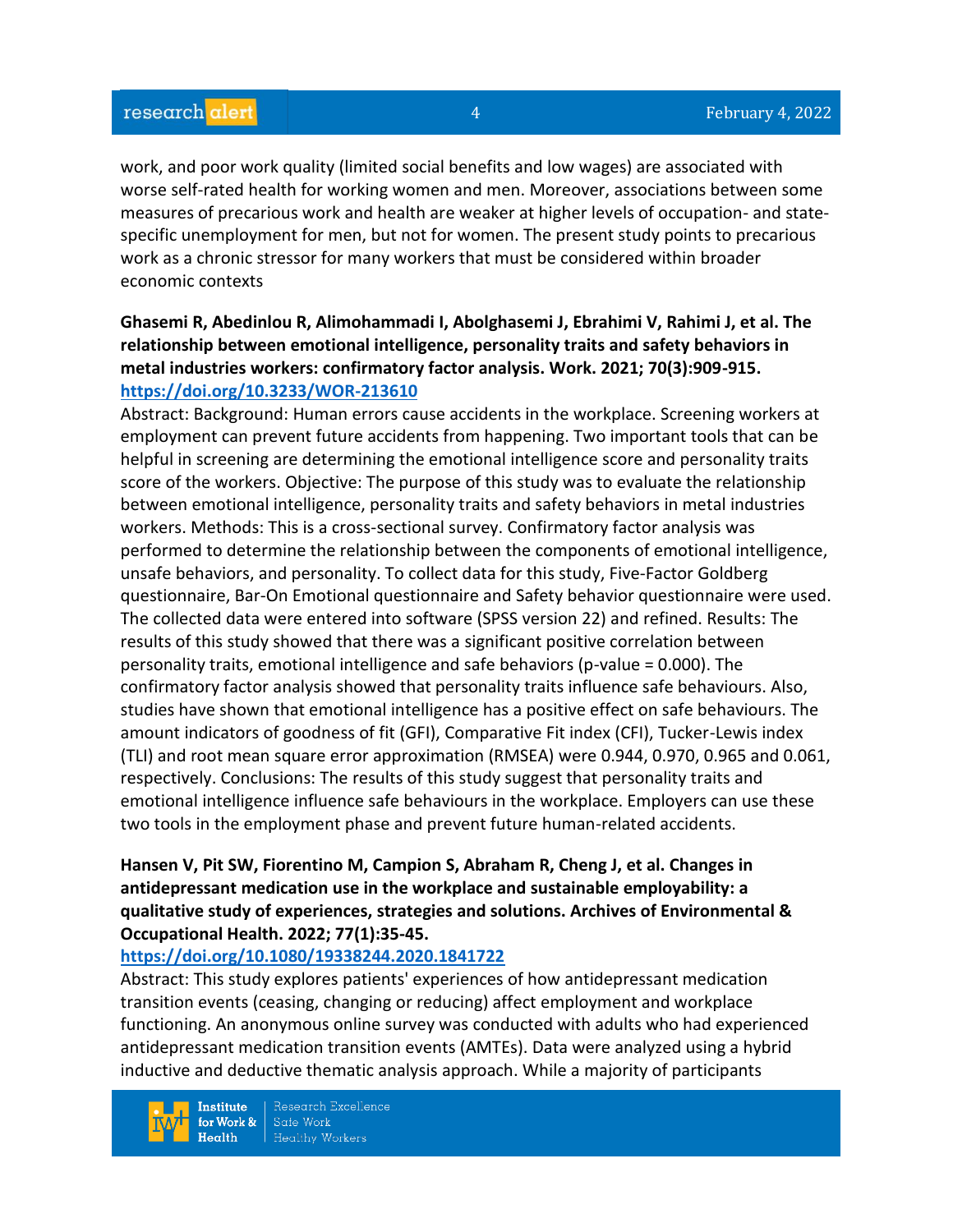perceived many positive impacts of antidepressant medication on their workplace functioning, considerable negative effects during AMTEs were reported. Participants provided practical solutions to assist employers, policy and clinicians. Significant and detrimental impact of antidepressant medication changes occurred in the workplace. There is an urgent need to raise awareness of the vulnerability of people during AMTEs and to develop educational and supportive resources to assist clinicians and practitioners to support people during this vulnerable time

# **Koklonis K, Sarafidis M, Vastardi M, Philippakis S, and Koutsouris D. Managing the intervention costs of musculoskeletal disorders in the hospital workplace. IISE Transactions on Occupational Ergonomics and Human Factors. 2021; 9(1):33-48.**

## **<https://doi.org/10.1080/24725838.2021.1985015>**

Abstract: OCCUPATIONAL APPLICATIONS This study demonstrates the applicability of multicriteria tools to solve occupational health and safety (OSH) problems related to cost management in the healthcare sector. To the best of our knowledge, this is the first work in which linear programming and established methods for risk assessment of work-related musculoskeletal disorders (i.e., the Key Item Method) have been combined with the knowledge and experience of the corresponding safety engineer (or OSH auditor or consultant). The ease of implementation of the whole process facilitates its future utilization in working practice without adding an undue burden on existing OSH practices

## **Lee J, Huang YH, Dainoff MJ, and He Y. Where to focus? Insights from safety personnel and external safety consultants on lessons learned about safety climate interventions: a qualitative approach. Journal of Safety Research. 2021; 79:51-67.**

#### **<https://doi.org/10.1016/j.jsr.2021.08.005>**

Abstract: Introduction: Safety climate is important for promoting workplace safety and health. However, there is a dearth of empirical research on the effective ways of planning, designing, and implementing safety climate interventions, especially regarding what is going to be changed and improved. To address this gap, the present study sought to extract a comprehensive pool of compiled suggestions for safety climate intervention based on qualitative interviews with professionals in occupational safety and health management from potentially hazardous industries. Method: A series of systematic semi-structured interviews, guided by a comprehensive sociotechnical systems framework, were conducted with company safety personnel ( $n = 26$ ) and external safety consultants ( $n = 15$ ) of 21 companies from various industries. The taxonomy of five work system components of the sociotechnical systems approach served as overarching themes, representing different areas of improvement in an organization for occupational safety and health promotion, with an aim of enhancing safety climate. Results: Of the 36 codes identified, seven codes were based on the theme of external environment work system, four were based on the theme of internal environment work system, five were based on the theme of organizational and managerial structure work system, 14 codes were based on the theme of personnel subsystem, and six

**Institute** for Work &  $Health$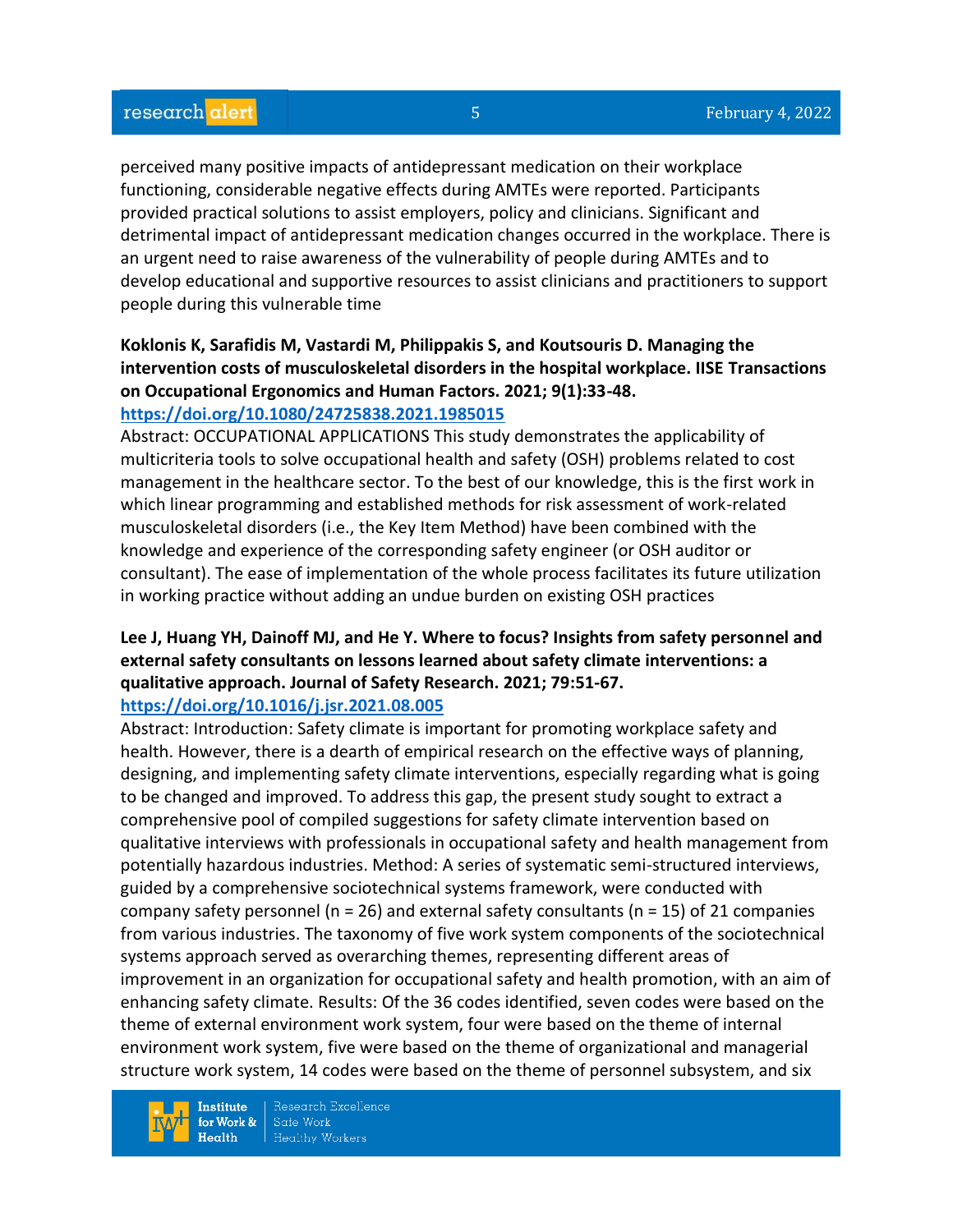were based on the theme of technical subsystem. Conclusions: Safety climate intervention strategies might be most commonly based upon the principles of human resource management (i.e., codes based on the personnel subsystem theme and organizational and managerial structure work system theme). Meanwhile, numerous attributes of external/internal environment work system and technical subsystem can be jointly improved to bolster safety climate in a holistic way. Practical Applications: More systematic and organized management of safety climate would be available when various interrelated codes pertinent to a given context are carefully considered for a safety climate intervention.

## **Mellifont D. COVID-19 related factors affecting the experiences of neurodivergent persons in the workplace: a rapid review. Work. 2022; 71(1):3-12.**

## **<https://doi.org/10.3233/WOR-210811>**

Abstract: BACKGROUND: Policy responses to the COVID-19 pandemic offer possibilities to advance social justice. One such prospect is to make workplaces more inclusive of neurodivergence. OBJECTIVE: This research addresses the question of, in what ways might COVID-19 affect the experiences of neurodivergent persons in the workplace? METHODS: Conducting a rapid review, the author has applied thematic analysis to a total of 50 documents comprised of journal articles, news articles, and guides as retrieved from purposive searches of ProQuest Central, ProQuest Newsstream International, Google Scholar, and Google databases. RESULTS: Research results have revealed themes of challenges and opportunities, and sub-themes of accommodating (i.e., remote working, employee recruitment, retainment or advancement and/or access); and diversity and inclusion (i.e., acceptance, empathy and/or ERGs). CONCLUSION: This study has informed a baseline COVID-19-related guide to accommodating and including neurodivergence in the workplace. The review concludes by offering possibilities as to what a COVID-19 inspired 'new normal' might mean for supporting neurodivergent staff (and prospective staff)

# **Morrison T, Dinno A, and Salmon T. The erasure of intersex, transgender, nonbinary, and agender experiences through misuse of sex and gender in health research. American Journal of Epidemiology. 2021; 190(12):2712-2717.**

#### **<https://doi.org/10.1093/aje/kwab221>**

Abstract: Conflation of the terms and concepts of "sex" and "gender" continues to perpetuate the invisibility of sex and gender minorities and obscure information about the ways in which biological sex and gender affect health. The misuse of sex and gender terms and the sex and gender binaries can yield inaccurate results but also, more importantly, contributes to the erasure of intersex, transgender, nonbinary, and agender health experiences. In this article, we discuss ways in which public health researchers can use sex and gender terms correctly and center the health experiences of intersex, transgender, nonbinary, and agender individuals. This includes promoting sensitivity in approaching sex and gender minority communities, improving survey questions, and collaborating with GSM communities to improve research quality and participant experiences. Improving our

**Institute** for Work &  $Heath$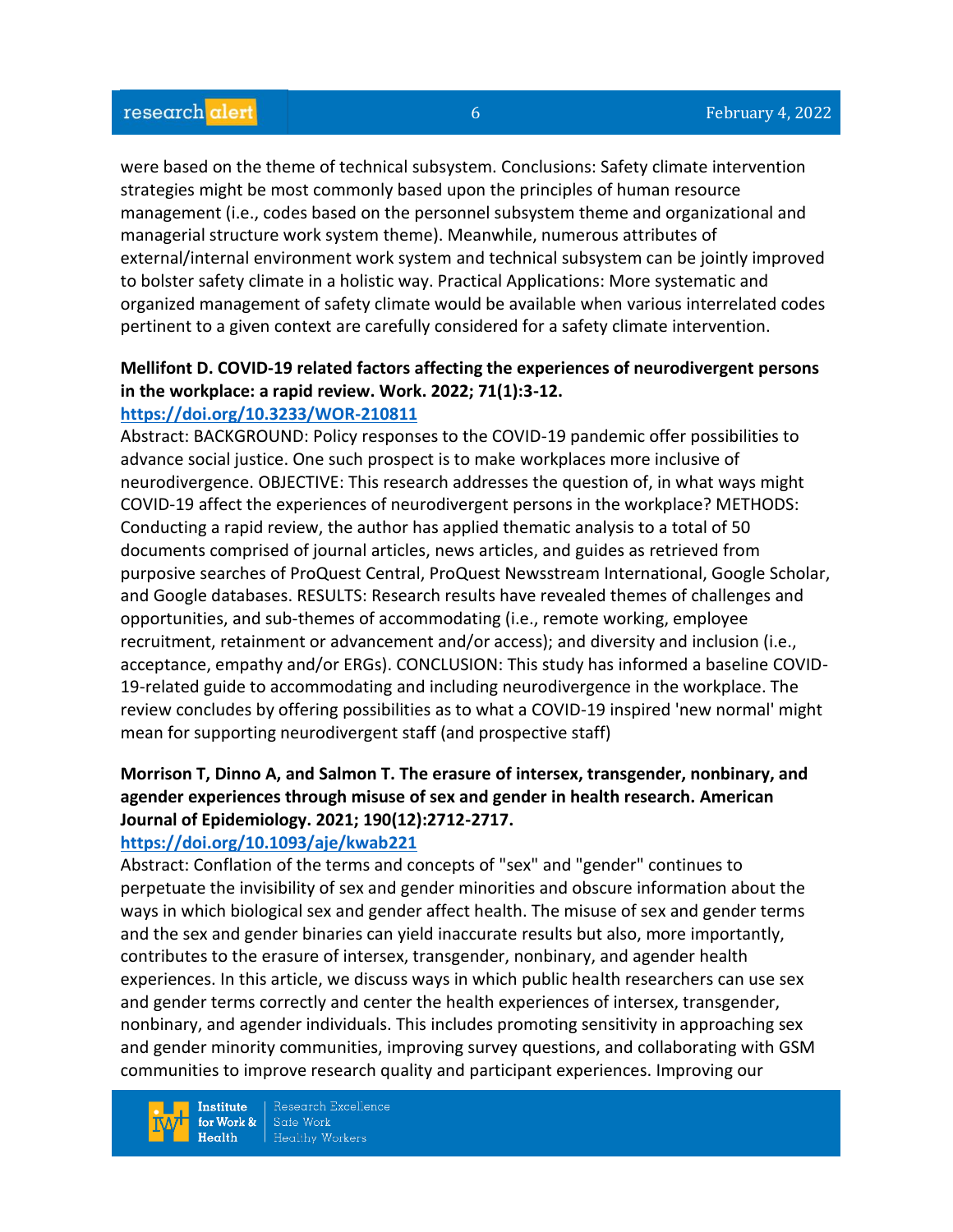standards for the quality of sex and gender term usage and centering sex and gender minorities in public health research are imperative to addressing the health inequalities faced by sex and gender minorities

## **Naweed A, Bowditch L, Trigg J, and Unsworth C. Injury by design: a thematic networks and system dynamics analysis of work-related musculoskeletal disorders in tram drivers. Applied Ergonomics. 2022; 100:103644.**

**<https://doi.org/10.1016/j.apergo.2021.103644> [open access]**

Abstract: Tram driving is a safety critical task where work-related musculoskeletal disorders (WRMSDs) and injuries are associated with interacting occupational design factors over time. These interactions then carry implications for workforce retention, public safety, workplace relations and supports. To better understand such interactions, this study used thematic networks and system dynamics (causal loop diagrams) analysis with the aim to unearth a global theme underscoring occurrence of WRMSDs, and describe the factors influencing the system dynamics of WRMSD occurrence in tram drivers. Building on earlier work focused on occupational participation, secondary analysis of driver interviews (n = 13) and driving observations ( $n = 11$ ) produced thematic network and causal loop models of risk factors that highlighted an Injury by Design problem structure as a global theme. Research targeting organisational culture, human factors, and design standards is needed to minimise WRMSDs risk in tram drivers.

## **Omar R, Anan NS, Azri IA, Majumder C, and Knight VF. Characteristics of eye injuries, medical cost and return-to-work status among industrial workers: a retrospective study. BMJ Open. 2022; 12(1):e048965.**

**<https://doi.org/10.1136/bmjopen-2021-048965> [open access]**

Abstract: OBJECTIVE: The aim of this study is to determine the characteristics of eye injuries, medical costs and return-to-work status among industrial workers to provide better vision rehabilitative services. SETTING: Nationwide data from the Social Security Organisation (SOCSO) of Malaysia. PARTICIPANTS: A stratified random sample of workers registered with the SOCSO of Malaysia with documentation of eye injury. PRIMARY AND SECONDARY OUTCOME MEASURES: Characteristics of eye injuries and medical costs related to eye injury (primary) and return-to-work status (secondary). RESULTS: A total of 884 from 8861 case files workplace accidents involving eye injury registered with Social Security Services (SOCSO) were identified. The mean age was 35±10 years and the highest incidence of work-related eye injury occurred in the age group 30-39 years and among Malay ethnics. Males are affected more than females' workers. The highest cause of eye injury was the impact from a moving object excluding falling objects (89.2%) and anterior segment injuries occurred more than posterior segment injuries. The total direct and Indirect medical cost was RM1 108 098.00 (US\$316 599.40) and RM4 150 140.00 (US\$1 185 754.20) for 884 cases. CONCLUSION: The majority of workers suffered from the low level of eye injury. A significant relationship was found between the severity of eye injury and employee work status. The indirect cost of

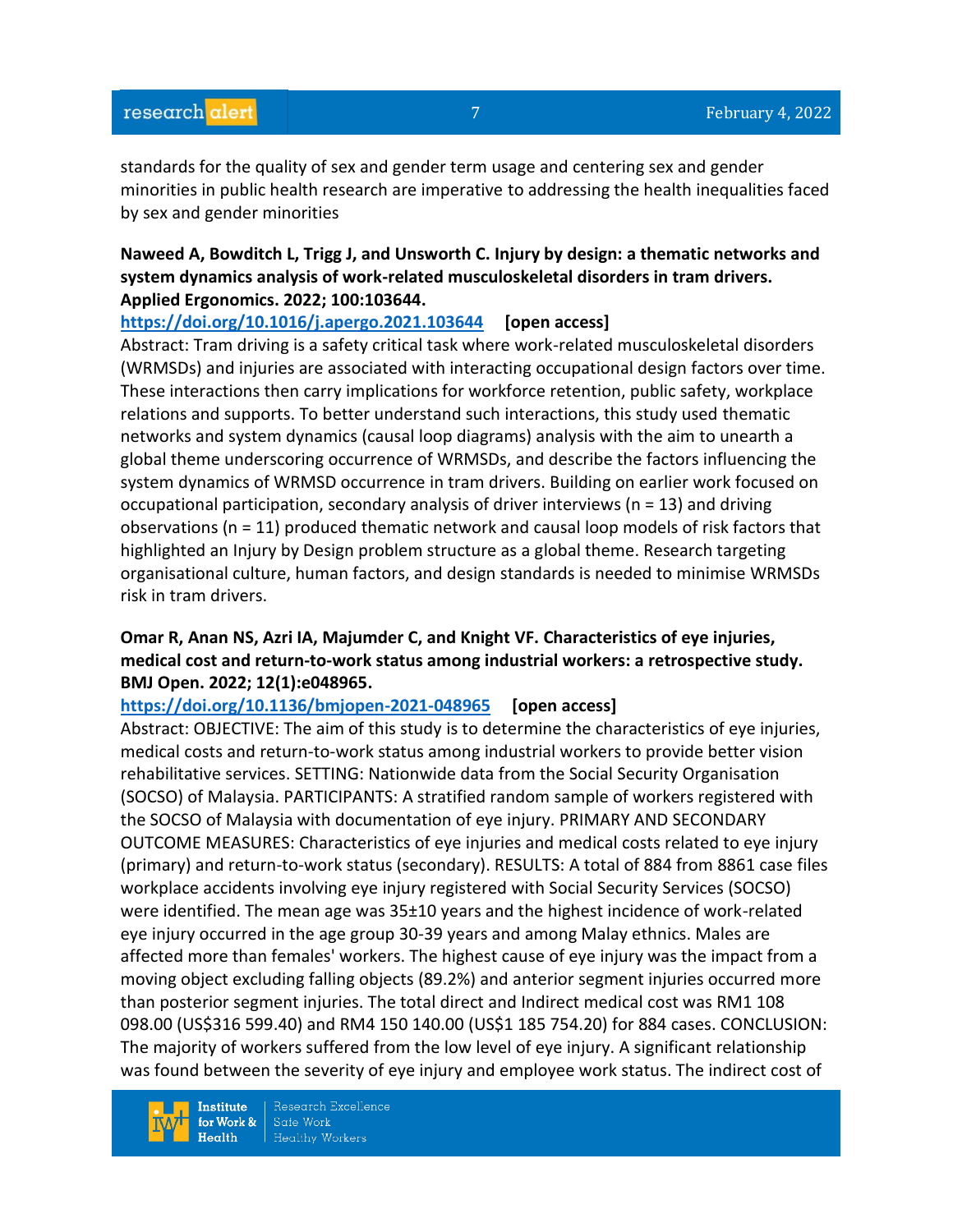medical and vision rehabilitation was higher than the direct cost. Awareness and vision rehabilitation programmes at the workplace need to be addressed for better prevention and rehabilitative service

**Oude Hengel KM, Burdorf A, Pronk A, Schlunssen V, Stokholm ZA, Kolstad HA, et al. Exposure to a SARS-CoV-2 infection at work: development of an international job exposure matrix (COVID-19-JEM). Scandinavian Journal of Work, Environment & Health. 2022; 48(1):61-70.** 

#### **<https://doi.org/10.5271/sjweh.3998> [open access]**

Abstract: OBJECTIVE: This study aimed to construct a job exposure matrix (JEM) for risk of becoming infected with the SARS-CoV-2 virus in an occupational setting. METHODS: Experts in occupational epidemiology from three European countries (Denmark, The Netherlands and the United Kingdom) defined the relevant exposure and workplace characteristics with regard to possible exposure to the SARS-CoV-2 virus. In an iterative process, experts rated the different dimensions of the COVID-19-JEM for each job title within the International Standard Classification of Occupations system 2008 (ISCO-08). Agreement scores, weighted kappas, and variances were estimated. RESULTS: The COVID-19-JEM contains four determinants of transmission risk [number of people, nature of contacts, contaminated workspaces and location (indoors or outdoors)], two mitigation measures (social distancing and face covering), and two factors for precarious work (income insecurity and proportion of migrants). Agreement scores ranged from 0.27 [95% confidence interval (CI) 0.25-0.29] for 'migrants' to 0.76 (95% CI 0.74-0.78) for 'nature of contacts'. Weighted kappas indicated moderate-to-good agreement for all dimensions [ranging from 0.60 (95% CI 0.60-0.60) for 'face covering' to 0.80 (95% CI 0.80-0.80) for 'contaminated workspaces'], except for 'migrants' (0.14 (95% CI -0.07-0.36). As country differences remained after several consensus exercises, the COVID-19-JEM also has a country-axis. CONCLUSIONS: The COVID-19-JEM assesses the risk at population level using eight dimensions related to SARS-COV-2 infections at work and will improve our ability to investigate work-related risk factors in epidemiological studies. The dimensions of the COVID-19-JEM could also be valuable for other future communicable diseases in the workplace

#### **Shkembi A, Smith LM, and Neitzel RL. Retrospective assessment of the association between noise exposure and nonfatal and fatal injury rates among miners in the United States from 1983 to 2014. American Journal of Industrial Medicine. 2022; 65(1):30-40. <https://doi.org/10.1002/ajim.23305>**

Abstract: BACKGROUND: Mining is a significant economic force in the United States but has historically had among the highest nonfatal injury rates across all industries. Several factors, including workplace hazards and psychosocial stressors, may increase injury and fatality risk. Mining is one of the noisiest industries; however, the association between injury risk and noise exposure has not been evaluated in this industry. In this ecological study, we assessed the association between noise exposure and nonfatal and fatal occupational injury rates